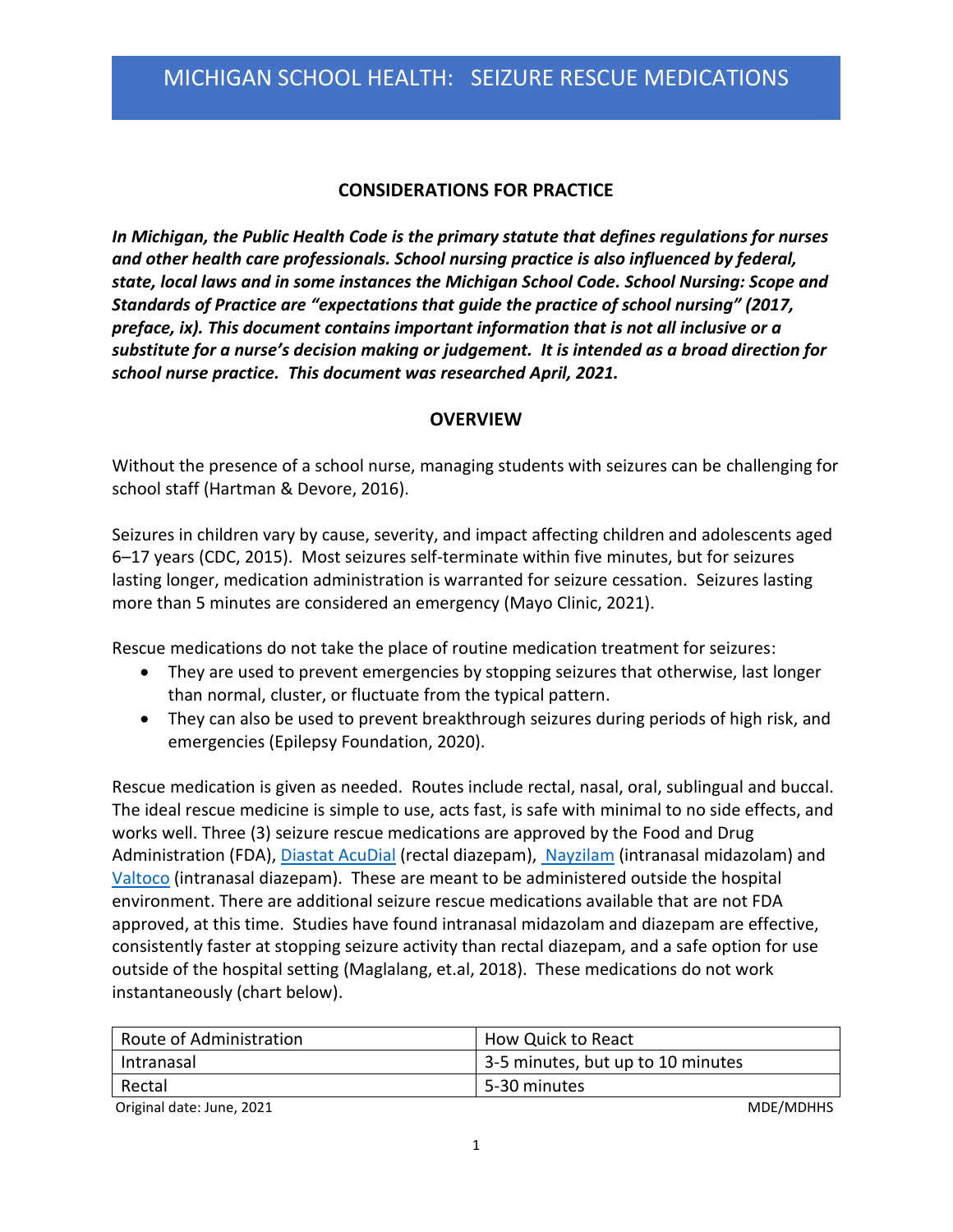Another treatment option for drug resistant or refractory seizures is a Vagus Nerve Stimulator (VNS). The FDA approved VNS therapy in patients 4 years and older with focal (partial) seizures refractory to antiseizure medication. The VNS is implanted under the left chest wall and is programed to give pulses at regular intervals to help prevent seizures. When a seizure occurs, a magnet is swiped over the device adding increased stimulation.

### **NATIONAL INFORMATION**

National Association of School Nurses (NASN)

- **Implementing NASN's School Nurs[ing Evidence Based Practice Seizures and Epilepsy](https://www.pathlms.com/nasn/courses/9476)** [Clinical Guideline](https://www.pathlms.com/nasn/courses/9476) (free to MASN members thru 10/21)
- [NASN's Emergency Medication Toolkit](https://www.pathlms.com/nasn/courses/25694) (MASN members free thru 11-23)

Epilepsy Foundation

• [Seizure Rescue Therapies](https://www.epilepsy.com/learn/treating-seizures-and-epilepsy/seizure-rescue-therapies)

Center for Disease Control & Prevention (CDC)

• [Epilepsy](https://www.cdc.gov/epilepsy/index.html)

#### **Federal Law**

| Americans with Disabilities<br>Act of 1990 (ADA)                       | Disability discrimination prohibited.                                                                                                                                                                                     |
|------------------------------------------------------------------------|---------------------------------------------------------------------------------------------------------------------------------------------------------------------------------------------------------------------------|
| Section 504, Rehabilitation<br>Act of 1973                             | Protects the rights of children with special health-care needs<br>(CSHCN) by providing related services, including health services,<br>to those not eligible for special education.                                       |
| Civil Rights Act of 1991                                               | Prohibits discrimination on basis of disability.                                                                                                                                                                          |
| 34 CFR Part 300 Individuals<br>with Disabilities Act of 1997<br>(IDEA) | Guarantees access to education and related services to assist<br>children with disabilities benefit from special education.<br>Reauthorization of 2004, Sec. 602 (26) list school nurse services<br>as a related service. |

### **MICHIGAN SPECIFIC INFORMATION**

- Michigan Department of Education (MDE) [Model Policy for Administering Medication](https://www.michigan.gov/documents/mde/Model_Policy_and_Guidelines_for_Administering_Medications_to_Pupils_at_School_560090_7.pdf)
- **[Epilepsy Foundation](https://www.epilepsymichigan.org/page.php?id=353) of Michigan Seizure Training for School Nurses: Caring for** Students [Seizure Management in School](https://documentcloud.adobe.com/link/track?uri=urn:aaid:scds:US:7d4fd015-6d3e-4c5e-a8dd-05a641ceef7c#pageNum=1) (2.75 CEU's)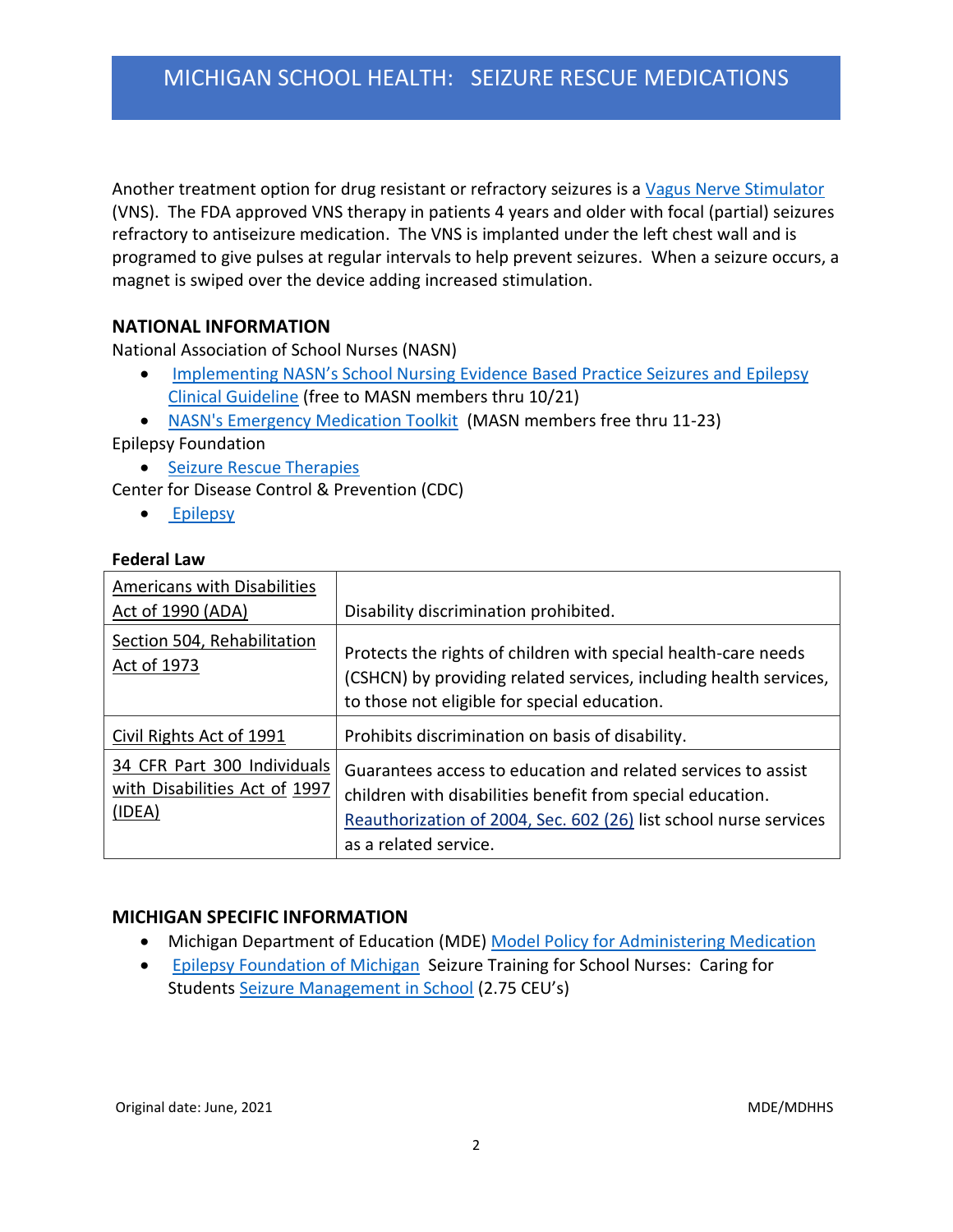## **Michigan Laws**

| 333.17201                 | Defines nursing scope of practice. The RN's scope of practice     |
|---------------------------|-------------------------------------------------------------------|
| <b>PUBLIC HEALTH CODE</b> | includes the teaching, direction, and supervision of less skilled |
| (EXCERPT)                 | personnel in the performance of delegated nursing activities.     |
| Act 368 of 1978           | Public Health Code, 1978 PA 368, as amended, recognizes           |
|                           | registered nurses as fully licensed health professionals.         |

| 333.16109               | Supervision requires continuous availability of direct<br>communication in person or by radio, telephone, or<br>telecommunication between the supervised individual and a<br>licensed health professional, the availability of the licensed<br>health professional to review the practice of the supervised<br>individual, to provide consultation to the supervised<br>individual, to review records, and to further educate the<br>supervised individual in the performance of the individual's<br>functions. |
|-------------------------|-----------------------------------------------------------------------------------------------------------------------------------------------------------------------------------------------------------------------------------------------------------------------------------------------------------------------------------------------------------------------------------------------------------------------------------------------------------------------------------------------------------------|
| Public Act No. 12       | The governing body of a school that operates K-12 shall<br>adopt and implement a cardiac emergency response plan for<br>the school. The plan must include at least: 1) Use and regular<br>maintenance of the auto external defibrillator, 2) Activation<br>of a cardiac emergency response team during an identified<br>cardiac emergency, 3) A plan for effective communication,<br>and 4) If a school is grades 9-12 a training plan for use of an<br>auto external defibrillator in CPR rescue techniques.   |
| THE REVISED SCHOOL CODE | 380.1252 Professional nursing services; rules; reports;                                                                                                                                                                                                                                                                                                                                                                                                                                                         |
| (EXCERPT)               | section inapplicable to certain nursing services.                                                                                                                                                                                                                                                                                                                                                                                                                                                               |
| Act 451 of 1976         | Sec. 1252.                                                                                                                                                                                                                                                                                                                                                                                                                                                                                                      |
|                         | 1. The board of a school district may employ registered                                                                                                                                                                                                                                                                                                                                                                                                                                                         |
|                         | nurses necessary to provide professional nursing services.                                                                                                                                                                                                                                                                                                                                                                                                                                                      |
|                         | The services shall be operated under rules promulgated by                                                                                                                                                                                                                                                                                                                                                                                                                                                       |
|                         | the state board which shall establish the certification                                                                                                                                                                                                                                                                                                                                                                                                                                                         |
|                         | requirements for registered nurses in the services.                                                                                                                                                                                                                                                                                                                                                                                                                                                             |
|                         | 2. The state board may require reports and information from                                                                                                                                                                                                                                                                                                                                                                                                                                                     |
|                         | school districts offering nursing services.                                                                                                                                                                                                                                                                                                                                                                                                                                                                     |
|                         | 3. This section does not apply to nursing services provided by                                                                                                                                                                                                                                                                                                                                                                                                                                                  |
|                         | a county or district health department.                                                                                                                                                                                                                                                                                                                                                                                                                                                                         |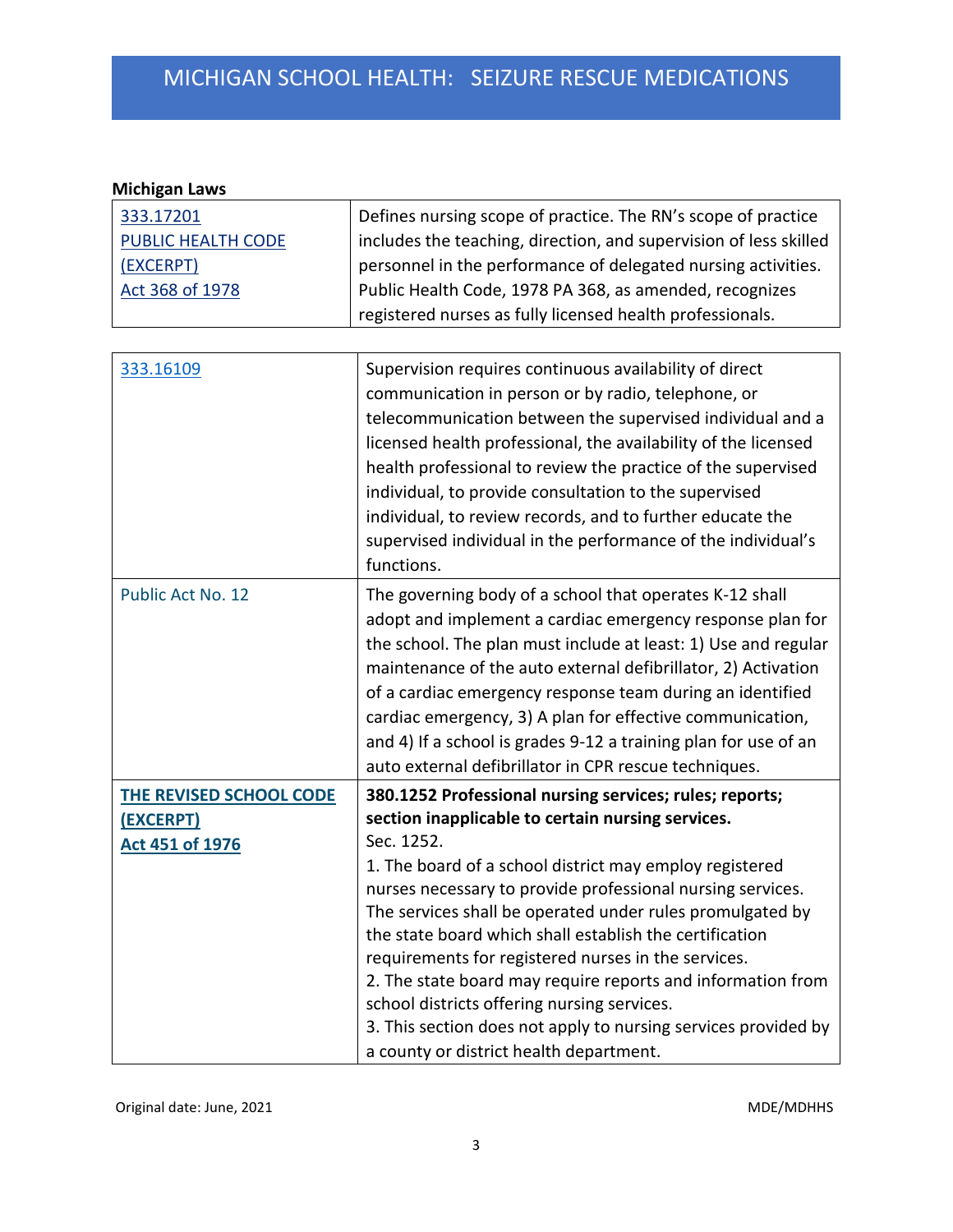| THE REVISED SCHOOL CODE | 380.1178 Administration of medication or epinephrine                                                                     |
|-------------------------|--------------------------------------------------------------------------------------------------------------------------|
| (EXCERPT)               | auto-injector to pupil; liability; school employee as licensed                                                           |
| <b>Act 451 of 1976</b>  | registered professional nurse.                                                                                           |
|                         | Sec. 1178.                                                                                                               |
|                         | 1. Subject to subsection (2), a school administrator,                                                                    |
|                         | teacher, or other school employee designated by the school                                                               |
|                         | administrator, who in good faith administers medication to a                                                             |
|                         | pupil in the presence of another adult or in an emergency                                                                |
|                         | that threatens the life or health of the pupil, pursuant to                                                              |
|                         | written permission of the pupil's parent or guardian, and in                                                             |
|                         | compliance with the instructions of a physician, physician's                                                             |
|                         | assistant, or certified nurse practitioner, or a school                                                                  |
|                         | employee who in good faith administers an epinephrine                                                                    |
|                         | auto-injector to an individual consistent with the policies                                                              |
|                         | under section 1179a, is not liable in a criminal action or for                                                           |
|                         | civil damages as a result of an act or omission in the                                                                   |
|                         | administration of the medication or epinephrine auto-                                                                    |
|                         | injector, except for an act or omission amounting to gross                                                               |
|                         | negligence or willful and wanton misconduct.                                                                             |
|                         | 2. If a school employee is a licensed registered professional<br>nurse, subsection (1) applies to that school employee   |
|                         | regardless of whether the medication or epinephrine auto-<br>injector is administered in the presences of another adult. |
|                         | 3. A school district, nonpublic school, member of a school                                                               |
|                         | board, or director or officer of a nonpublic school is not liable                                                        |
|                         | for damages in a civil action for injury, death, or loss to                                                              |
|                         | person or property allegedly arising from a person action                                                                |
|                         | under this section.                                                                                                      |
|                         |                                                                                                                          |

### **SCHOOL NURSE CONSIDERATIONS**

 School nurses are the experts in medication administration and chronic health conditions in the school setting. The role of the school nurse in seizure management is essential in improving education and health goals in students with seizure disorders (Quinn & Lepkowski, 2019).

 It is important for school nurses to be knowledgeable of state and federal laws in addition to the implications of their current administration policy as they apply to the school nurse to provide safe care to students (Patrick & Reiner, 2017). The school nurse must also understand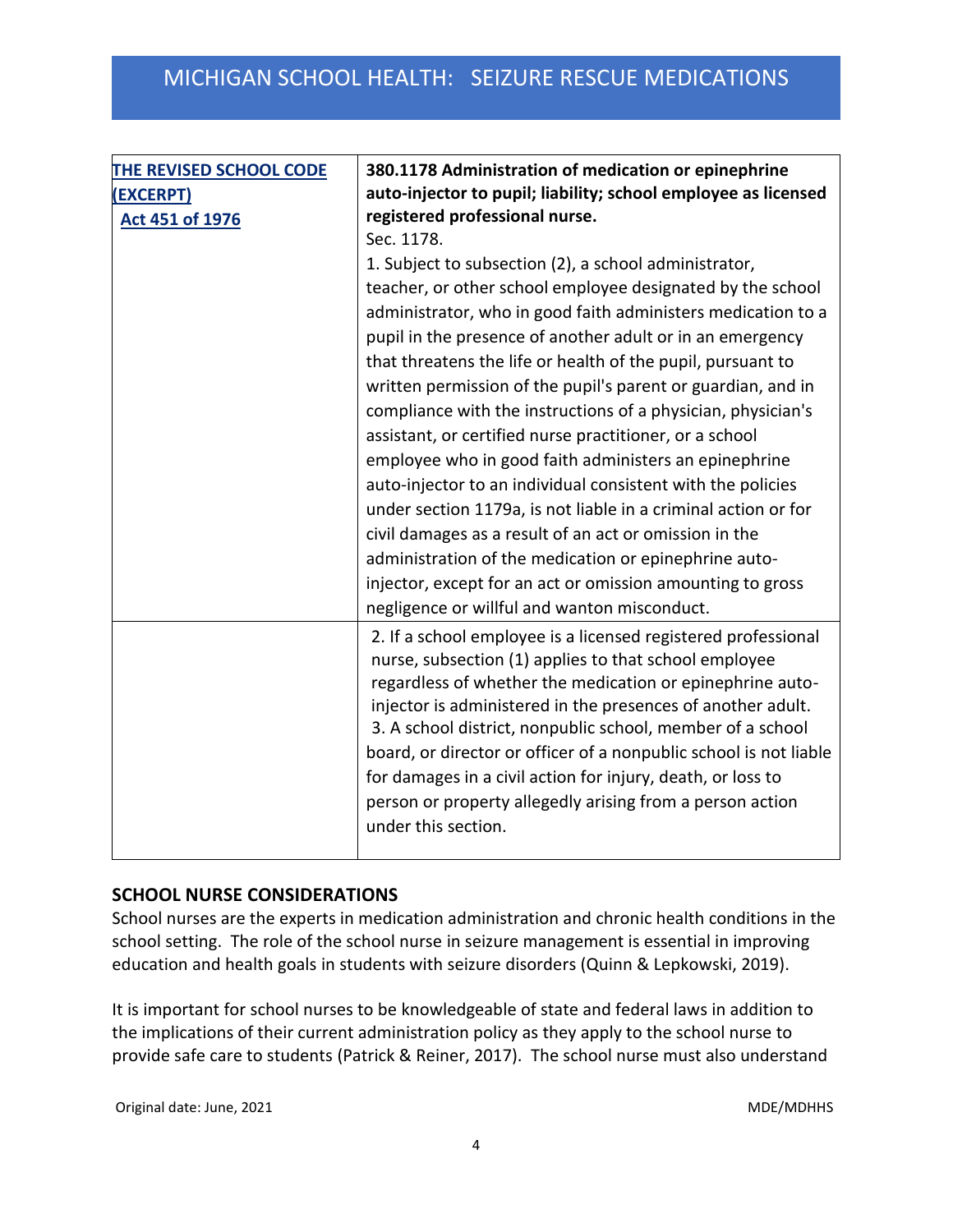the actions, dosing, active ingredients, and side effects of medication administered (Quinn & Lepkowski, 2019).

 Seizure emergencies differ in individual students and should be outlined in an Emergency Care Plan (ECP) which addresses the specific individual student's needs (Taliaferro & Resha, 2020). The Seizure Action Plan (SAP) includes parameters for emergency care in the event of a prolonged seizure as well as prescribed rescue medications. The school nurse often uses the SAP to develop an individualized and/or emergency care plan (Lepkowski, 2019).`

### **Approved Food & Drug Administration (FDA) Seizure Rescue Medications**

[Rectal Diastat](https://www.diastat.com/) (rectal diazepam)

- Common rescue therapy in children
- Used for prolonged seizure activity, seizure clusters, or breakthrough seizures
- Pre-packaged syringe: dose should be locked in place by pharmacist
- Begins to works within 15 minutes
- Can be used ages 2 years and older
- Usually tolerated well
- Student may fatigue after administered

[Nayzilam](https://www.nayzilam.com/?msclkid=c6e42248991818f66f85421704ad1c04&utm_source=bing&utm_medium=cpc&utm_campaign=BR%20%7C%20PAT%20%7C%20Nayzilam&utm_term=nayzilam&utm_content=Nayzilam) – (intranasal midazolam)

- • Indicated for acute treatment of intermittent stereotypic episodes of frequent seizure activity (seizure clusters, acute repetitive seizures)
- Approved for use in people 12 years and older
- Intended to be given by patient or caregiver
- Each spray for one-time use, 5mg/0.1ml spray in one nostril
- Second spray used in opposite nostril if seizure continues after 10 minutes

[Valtoco](https://www.valtoco.com/?utm_campaign=VCO-DTC&utm_medium=cpc&utm_content=ConversionExploreThisNasalTreatment&utm_source=bing&utm_term=diazepam&gclid=a21fd7be89d719ca3062b7e1177f7ddb&gclsrc=3p.ds&msclkid=a21fd7be89d719ca3062b7e1177f7ddb) (intranasal diazapam)

- • Indicated for acute treatment of intermittent stereotypic episodes of frequent seizure activity(seizure clusters, acute repetitive)
- Approved for children age 6 >, adults with epilepsy
- Intended to be given by patient or caregiver
- Each spray for **one-time** use (5 mg, 7.5 mg, 10 mg 0.1ml)
- Second spray used if needed in 4 hours after first dose

#### **[Important Points](https://www.epilepsy.com/learn/treating-seizures-and-epilepsy/seizure-rescue-therapies/nasal-rescue-medicines)**

 \*DO NOT give a second dose of Nayzilam if there is concern about the person's breathing or if they are very sleepy.

 \*Contact the HCP about how often to use a nasal rescue spray. In general, Nayzilam is used for one seizure cluster every 3 days. Valtoco is used for 1 seizure cluster episode every 5 days. This may vary for each person so please check with the HCP.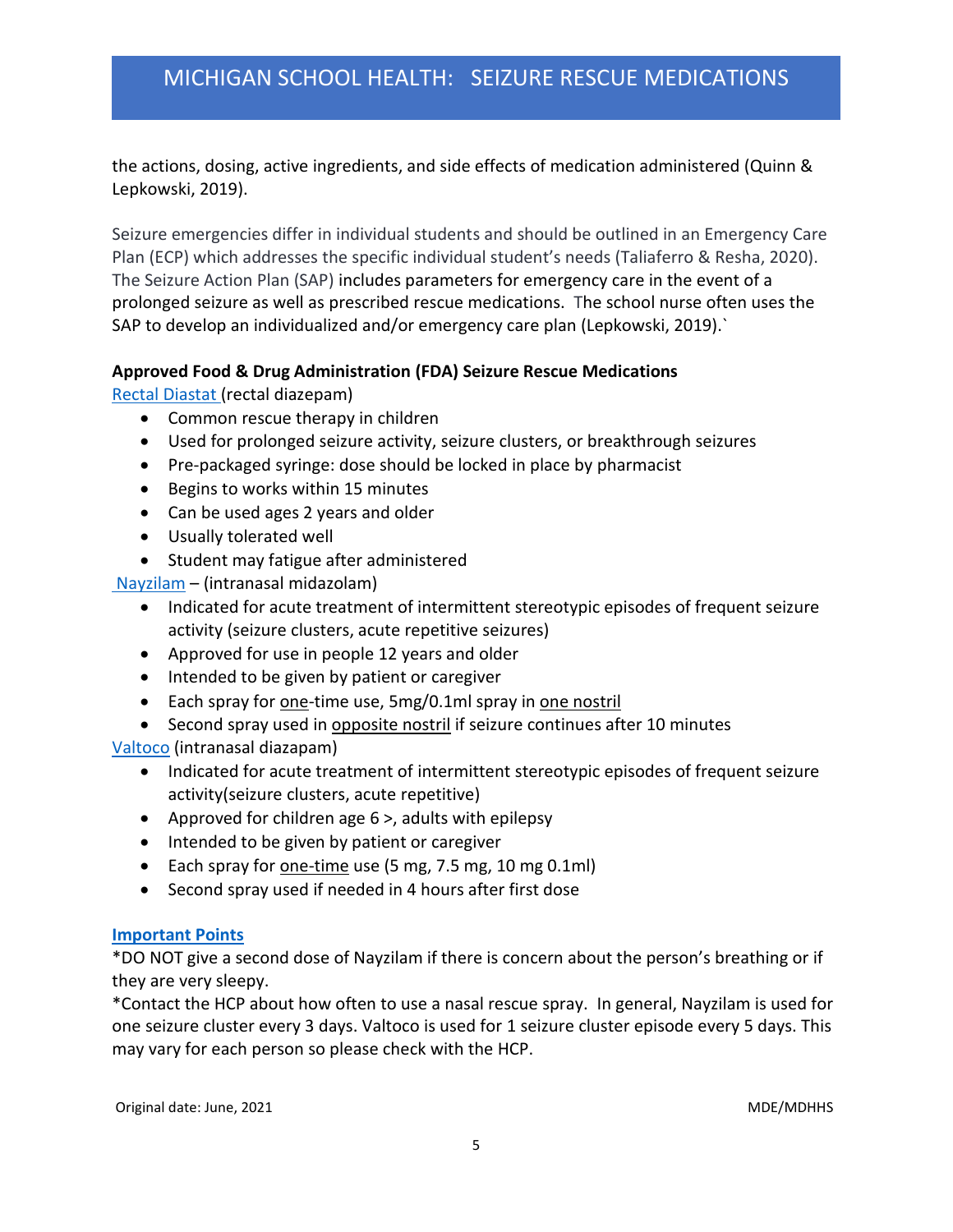\*DO NOT use nasal rescue medicines more than 5 times a month, unless directed by your prescribing health care provider (Epilepsy Foundation, 2020).

\*Seizure(s) must be timed.

**\***When seizure rescue medication is administered, respiratory status is monitored.

\*Follow the SAP.

 The first dose of any new prescription or over-the-counter medication should be given by the parent/guardian except for "as needed" emergency medications (MDE/MDHHS, 2013).

 The school nurse has a responsibility to provide tier training to all school staff (including custodians and building aides) on a need-to-know basis. Tier training includes recognizing seizure activity, seizure first aid, and student specific training for staff providing direct care to the students (Lepkowski, 2019).

 According to the NASN Tiered Training Model for Teachers and School Personnel, training should be facilitated by the school nurse or another licensed healthcare professional that works with the school. There are three levels of training:

- • Tier 1: provides basic information for all school personnel about the most common signs and symptoms of seizures that could indicate the student is experiencing a medical emergency, and who to contact for help while appropriate basic or immediate care is provided.
- • Tier 2: building on Tier 1, provides additional seizure information that is student-specific for school personnel responsible for the student throughout the school day (e.g., teachers, lunch staff, coaches, bus drivers) and how to activate emergency medical services and the school's medical emergency response team, often called a "MERT" (Medical Emergency Response Team).
- • Tier 3: building on Tiers 1 and 2, provides instruction on student-specific nursing care tasks for school personnel who will perform care tasks or assist the student. These designated school personnel will be chosen, trained, and supervised by the school nurse.
- • Tier 3 training:
	- $\circ$  Requires the expertise of a nurse or healthcare professional and must follow the appropriate steps of nursing delegation and other state laws regarding care of students in schools.
	- $\circ$  Is not appropriate for all students, all nursing tasks, or in all school nurse practice settings.
- o Key factors guiding determination for training include state law, rules, and regulations; whether steps of "nursing delegation" are followed; safety issues; individual student healthcare needs; and the capacity and competence of the designed school personnel. designed school personnel.<br>Original date: June, 2021 MDE/MDHHS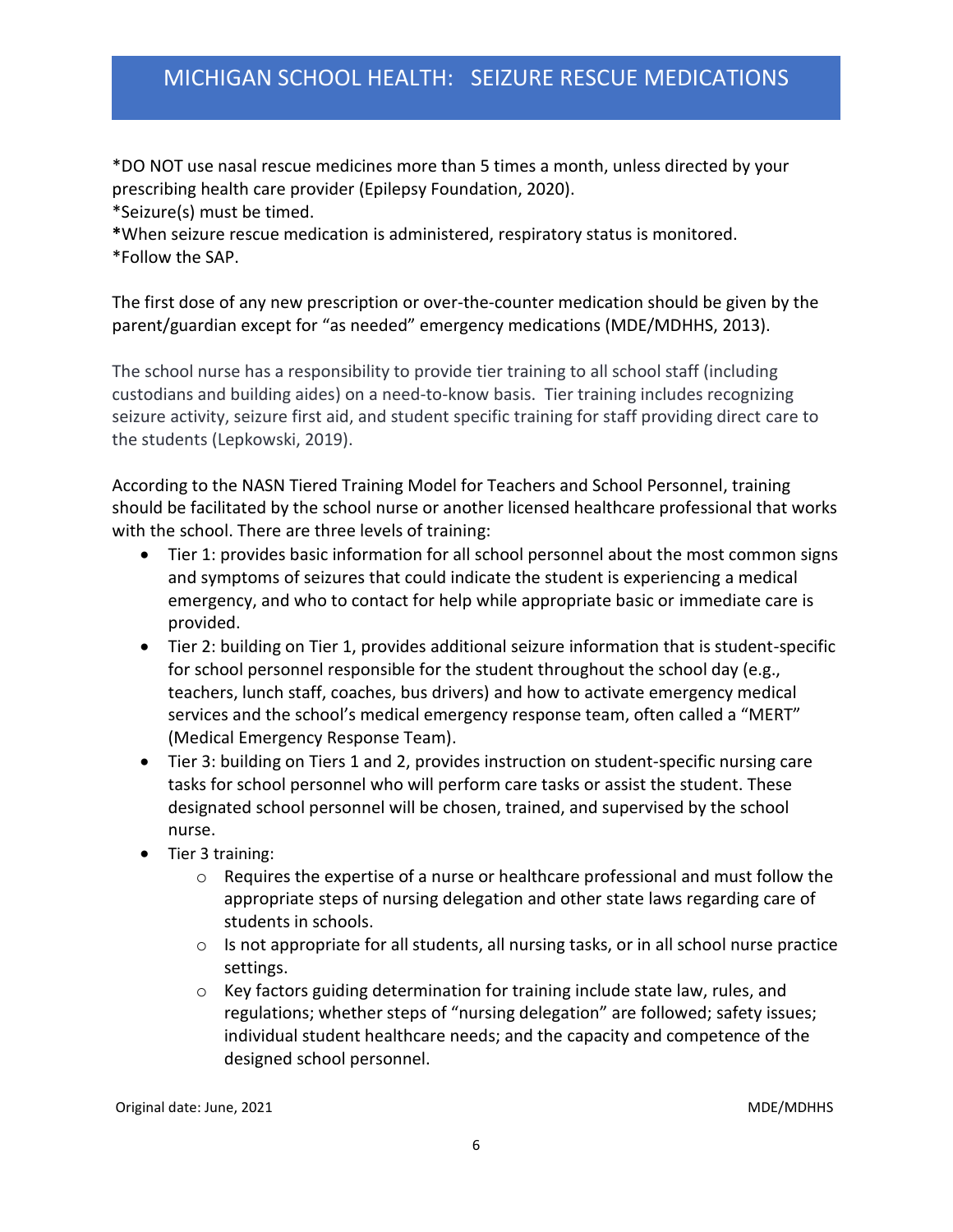$\circ$  The decision to conduct Tier 3 training is the sole responsibility of the school nurse (NASN, 2020).

#### **References:**

 *Pediatrics,* 137 (1) e20153876; 10.1542/peds.2015-3876 Hartman, A., Devore, C., and the Section on Neurology, Council on School Health. (2016).

 Center for Disease Control, (2015). Seizures in children and adolescents aged 6 – 17 years – United States, 2010 2014. *Morbidity and Mortality Weekly Report (MMWR), 64*(43), 1209 - 1214.

Epilepsy Foundation. (2020). Seizure Rescue Therapies. Using Epilepsy Rescue Treatments | [Epilepsy Foundation](https://www.epilepsy.com/learn/treating-seizures-and-epilepsy/seizure-rescue-therapies) 

 Epilepsy Foundation. (2018). *Vagus nerve stimulation. [https://www.epilepsy.com/learn/treating-seizures-and-epilepsy/devices/vagus-nerve](https://www.epilepsy.com/learn/treating-seizures-and-epilepsy/devices/vagus-nerve-stimulation-vns)[stimulation-vns](https://www.epilepsy.com/learn/treating-seizures-and-epilepsy/devices/vagus-nerve-stimulation-vns)* 

 Lepkoswki, A. (2019*). School nursing evidence-based clinical practice guideline: students with seizures and epilepsy.* [RL3wHnwQ8ax9cepx5y3g \(pathlms.com\)](https://cdn.fs.pathlms.com/RL3wHnwQ8ax9cepx5y3g?cache=true&_ga=2.29907711.1517642084.1618441845-1435047796.1611924714) 

 Maglalang PD, Rautiola D, Siegel RA, Fine JM, Hanson LR, Coles LD, Cloyd JC. Rescue therapies for seizure emergencies: New modes of administration. Epilepsia. 2018 Oct;59 Suppl 2:207-215. 10.1111/epi.14479. Epub 2018 Aug 29. PMID: 30159892.

Mayo Clinic. (2021). *Seizures Symptoms and causes.* Seizures - [Symptoms and causes](https://www.mayoclinic.org/diseases-conditions/seizure/symptoms-causes/syc-20365711) – Mayo. [Clinic](https://www.mayoclinic.org/diseases-conditions/seizure/symptoms-causes/syc-20365711) 

 Michigan Department of Education & Michigan Department of Health and Human Services. (2013). MDE Model Policy and Guidelines for Administering Medications to Pupils at School. [Medication Administration Model SN Guideline FINAL 7-22-13 \(1\).pdf \(nursingnetwork](http://nursingnetwork-groupdata.s3.amazonaws.com/NASN/Michigan_ASN/Guideline_Resources/Leadership1/Medication%20Administration%20Model%20SN%20Guideline%20FINAL%207-22-13%20(1).pdf)[groupdata.s3.amazonaws.com\)](http://nursingnetwork-groupdata.s3.amazonaws.com/NASN/Michigan_ASN/Guideline_Resources/Leadership1/Medication%20Administration%20Model%20SN%20Guideline%20FINAL%207-22-13%20(1).pdf) 

 National Association of School Nurses. (2020). *Improving care coordination for students with chronic health conditions: Tiered training model for teachers and school personnel.*  [fkNryWHR4Qp60tNDlJETq \(pathlms.com\)](https://cdn.fs.pathlms.com/kNryWHR4Qp60tNDlJETq?cache=true&_ga=2.115306567.1518716954.1624410824-1636372363.1622580182) 

 Taliaferro & Resha. (2019). *Anaphylaxis.* School Nurse Resource Manual Evidence Based Guide to Practice. pp. 30-35.